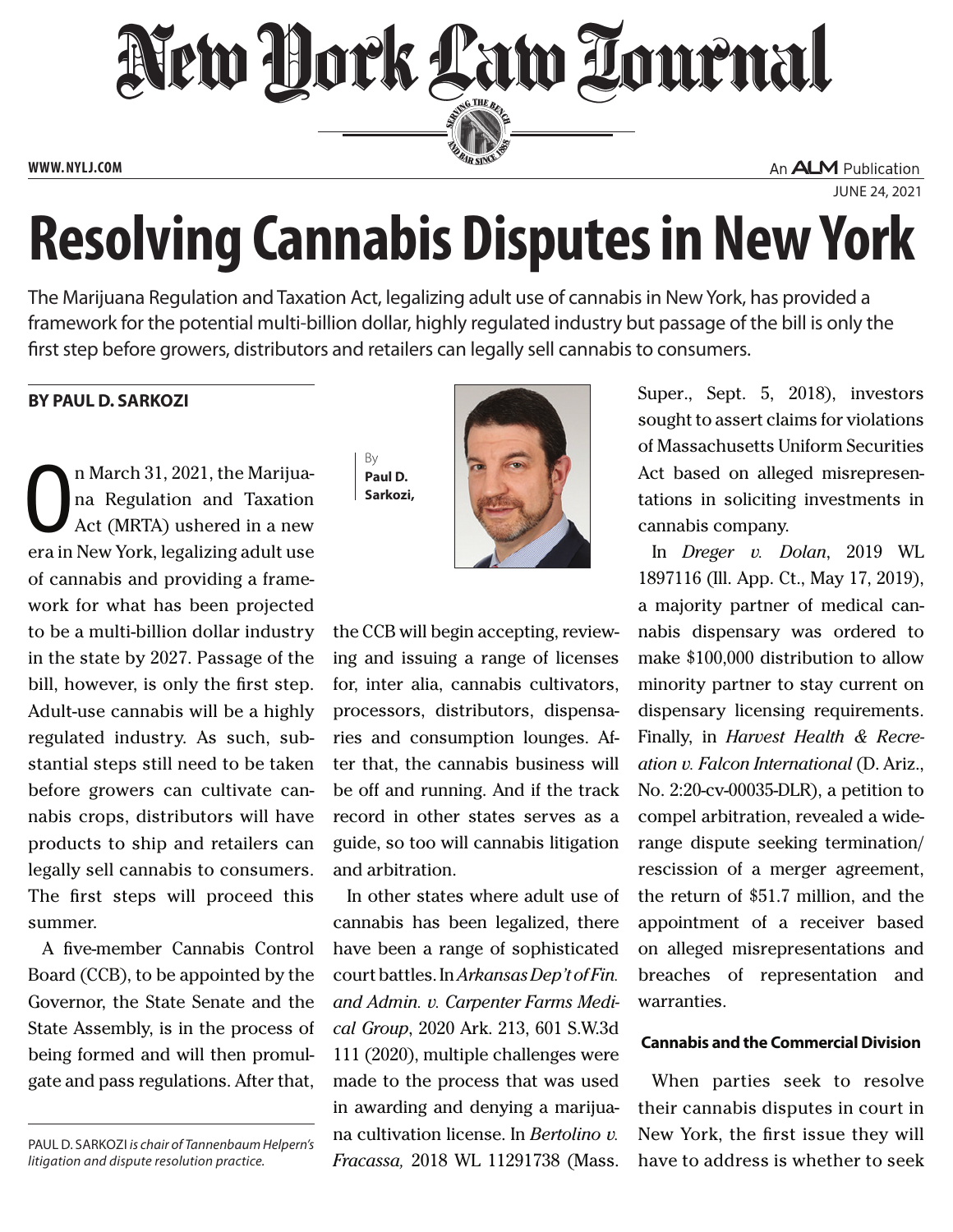June 24, 2021

recourse in state court or federal court. There are many reasons to believe that the Commercial Division, rather than federal court, will be called upon in the first instance.

First, continued federal illegality of cannabis under the Controlled Substances Act can limit the scope of what a federal court can do. For example, federal bankruptcy courts consistently hold that they will not address insolvency issues for cannabis companies because federal courts cannot properly administer what is deemed to be an illegal estate. See, e.g., *In re Arenas*, 535 B.R. 845 (10th Cir. B.A.P. (Colo.) 2015); *In re Johnson*, 532 B.R. 53 (Bankr. W.D. Mich. 2015). Federal District Courts have also held that they are constrained from imposing remedies that will be construed as endorsing or participating in conduct barred by federal law (e.g., the Controlled Substances Act). See *Sensoria v. Kaweske*, 2021 WL 103020, \*6 (D. Colo. Jan. 12, 2021).

Second, interstate commerce involving cannabis continues to be illegal. Consequently, New York licensed growers and processors will be dealing with New York licensed dispensaries or consumption lounges, and when there are claims for contract breaches among these entities, such wholly intrastate commerce is less likely to give rise to federal court diversity jurisdiction.

Finally, unsuccessful applicants for coveted cannabis licenses will need to turn to state court Article 78 proceedings to challenge CCB decisions awarding the licenses. One such battle in the medical marijuana industry (which has been legal in New York since the passage of the Compassionate Care Act 2014) was brought under Article 78 in Albany Supreme Court earlier this year and recently

has been transferred to the Appellate Division, Third Department for decision. See *Hudson Health Extracts v. New York State Department of Health*, N.Y. Sup. Ct., Albany Cnty., McGrath, J., Index No. 901198-21 (Dkt. No. 56, May 20, 2021); see also J. Smith, *[Lawsuit Casts Spotlight on](https://mjbizdaily.com/lawsuit-casts-spotlight-on-new-york-medical-cannabis-licensing/)  [New York's Initial Medical Cannabis](https://mjbizdaily.com/lawsuit-casts-spotlight-on-new-york-medical-cannabis-licensing/)  [Licensing, Questions Scoring](https://mjbizdaily.com/lawsuit-casts-spotlight-on-new-york-medical-cannabis-licensing/)*, MJ Biz Daily, Feb. 26, 2021.

#### **Arbitration of Cannabis Industry Disputes**

Parties, however, may seek to avoid the courts altogether in favor of alternative dispute resolution. Historically, cannabis industry contracts have included mandatory arbitration provisions. In this way, even if courts refused to enforce cannabis contracts on the grounds of illegality, parties could get an arbitrator to resolve the dispute. Most of those concerns have subsided in state courts where state laws permit cannabis sales.



However, even though medical marijuana is now legal in 36 states and adult use sales are legal in almost 20 states, these legacy mandatory arbitration provision continue to channel disputes into arbitration instead of into the courts.

There are other practical reasons that the cannabis industry has embraced arbitration. Commercial arbitration rules generally streamline proceedings and limit discovery. Depositions are often the exception, rather than the rule, and even where permitted are limited in number. Nascent cannabis businesses looking to invest money in growing the company instead of resolving disputes may find these cost-saving features attractive.

Finally, so long as recourse to the courts are not required to compel or stay arbitration or to confirm an award, arbitration allows parties to resolve their disputes privately. As such, parties that might be concerned about preparing affidavits in which they might be forced to